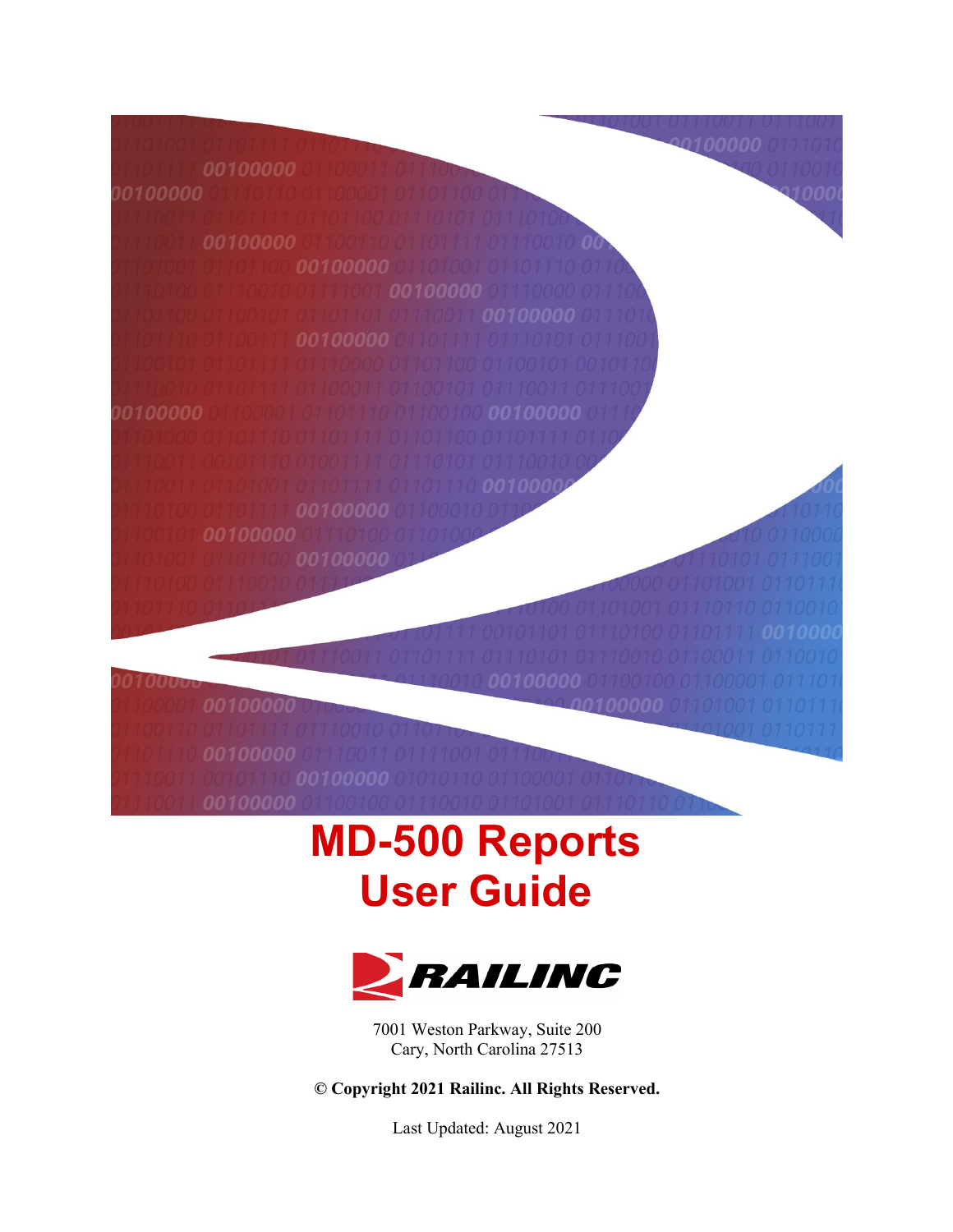# **Table of Contents**

# **Exhibits**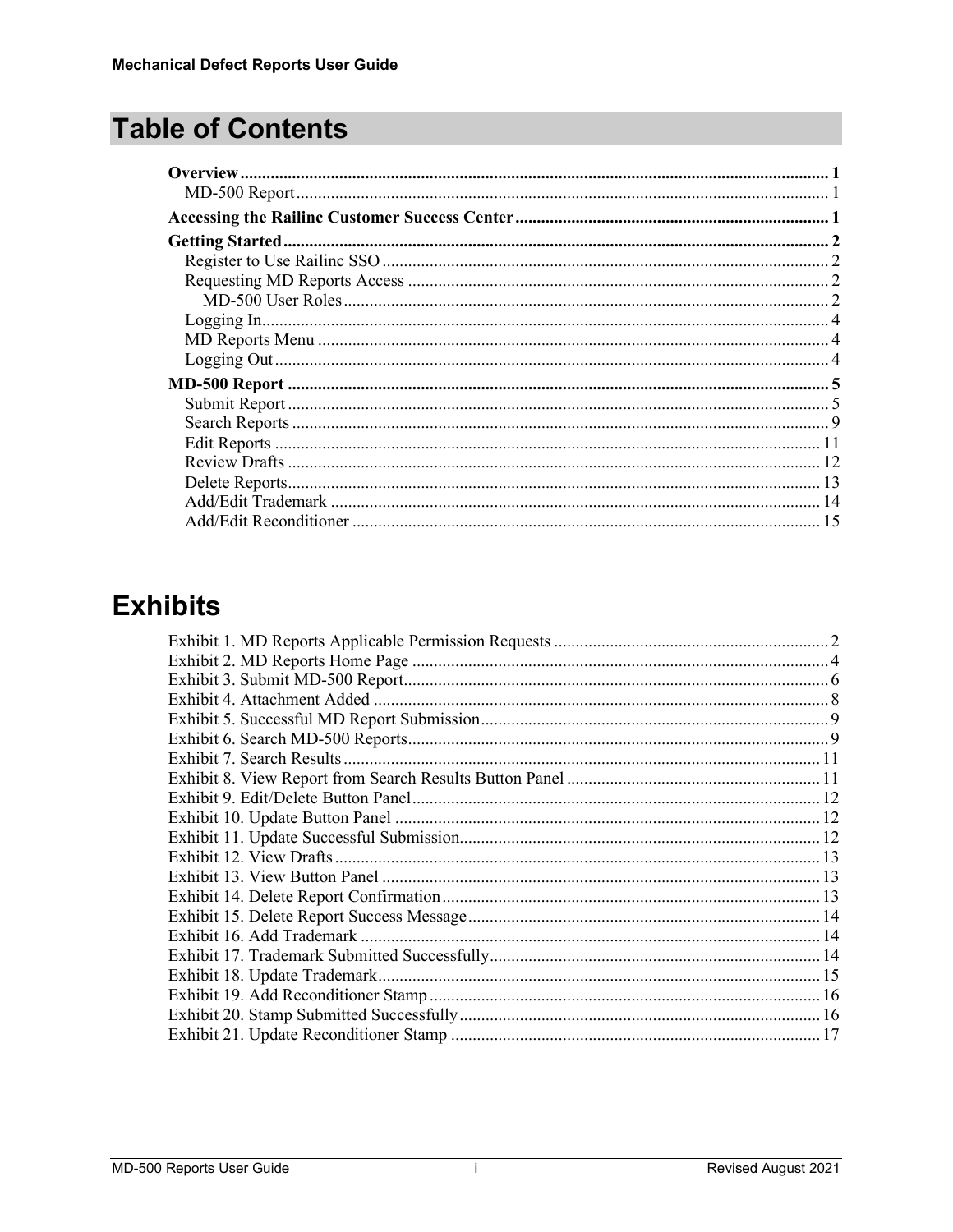### <span id="page-2-0"></span>**Overview**

# <span id="page-2-1"></span>**MD-500 Report**

MD-500 Reports are submitted to Railinc for analysis with the goal of reducing side frame and bolster related mechanical service interruptions (derailments and other line of road failures) and increasing yard and shop efficiency.

The MD-500 Report must be submitted to Railinc within 15 days of side frame or bolster removal.

Rules 47-E and 48-E in the *Field Manual of AAR Interchange Rules* establish the minimum mechanical requirements for removing broken and defective side frames and bolsters. Refer to Rules 47-E and 48-E in the *Field Manual of the AAR Interchange Rules* for more information.

Mechanical Defects for couplers are overseen by the AAR's Coupling System and Truck Casting Committee (CSTCC). For MD-500 related comments or questions, send an email to  $\frac{\text{castings}(Q_{\text{aar.com}})}{Q_{\text{aar.com}}}$ . If you have questions about completing Form MD-500, send an email to [castings@aar.com.](mailto:castings@aar.com) If you experience any technical difficulties, call Railinc at 1-877-724-5462 or email the [Customer Success Center.](mailto:csc@railinc.com)

### <span id="page-2-2"></span>**Accessing the Railinc Customer Success Center**

The Railinc Customer Success Center provides reliable, timely, and high-level support for Railinc customers. Representatives are available to answer calls and respond to emails from 7:00 a.m. to 7:00 p.m. Eastern time, Monday through Friday, and provide on-call support via pager for all other hours to ensure support 24 hours a day, 7 days a week. Contact us toll-free by phone at 877- RAILINC (1-877-724-5462) or send an email directly to  $\csc(\theta x)$  railinc.com.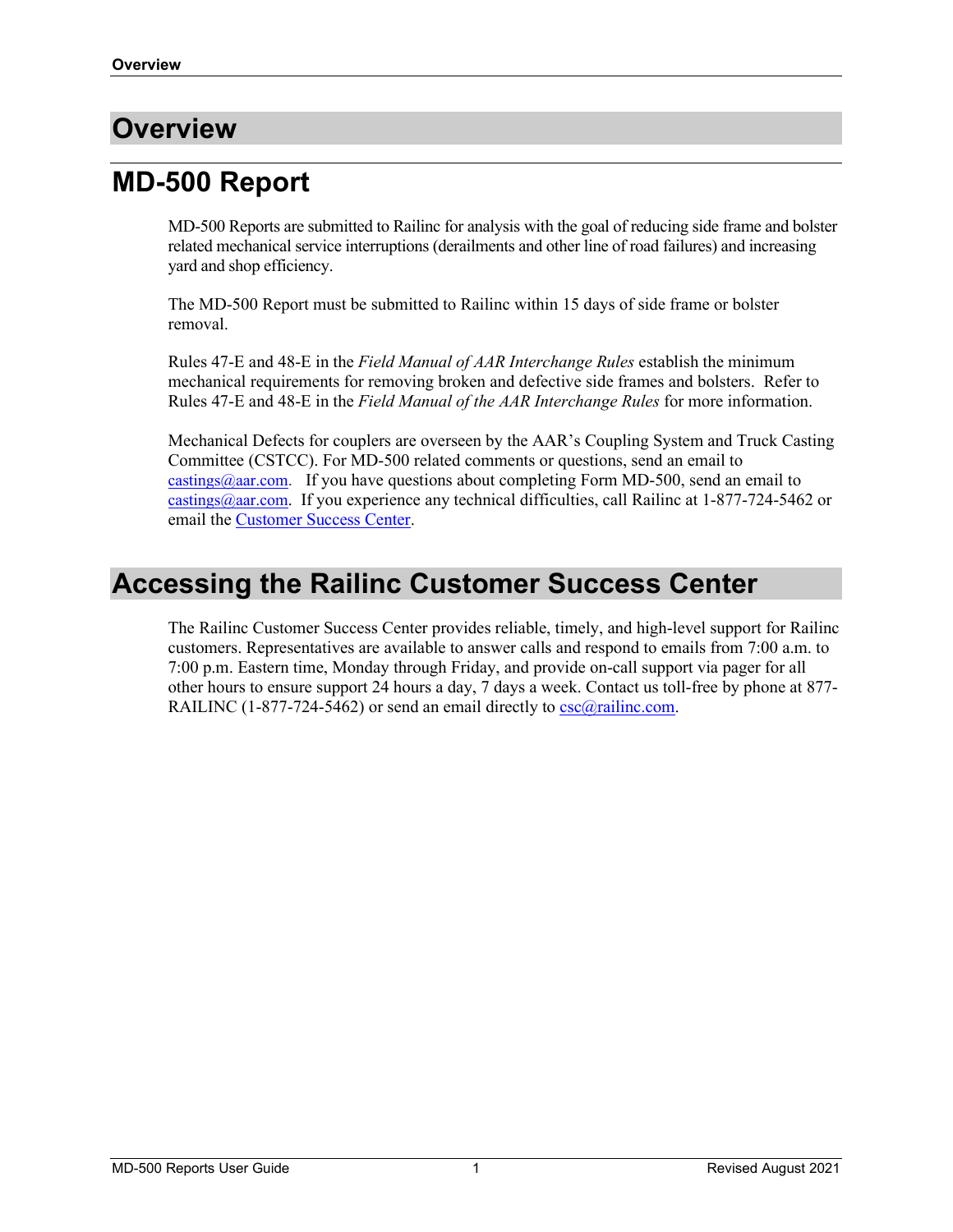# <span id="page-3-0"></span>**Getting Started**

MD Reports is accessed using the Railinc Single Sign-On (SSO), which is accessed from the Railinc portal at [https://public.railinc.com.](https://public.railinc.com/) The SSO Login is located at the upper right of the screen.

### <span id="page-3-1"></span>**Register to Use Railinc SSO**

For access to MD Reports and other Railinc applications, register to use Railinc Single Sign-On. Refer to the *[Railinc Single Sign-On/Launch Pad User Guide](https://public.railinc.com/sites/default/files/documents/SSOUserGuide.pdf)* for information about the use of Railinc Single Sign-On.

Once SSO registration is complete, you request access to MD Reports within SSO.

# <span id="page-3-2"></span>**Requesting MD Reports Access**

After you receive authorization to use Railinc SSO, you must request general access to MD Reports by following instructions in the *[Railinc Single Sign-On/Launch Pad User Guide](https://public.railinc.com/sites/default/files/documents/SSOUserGuide.pdf)*. To access MD Reports, select one or more of the available roles. Your level of access to the MD Reports is determined when you request access through Railinc Single Sign-On. [Exhibit 1](#page-3-4) shows a complete list of available roles as seen in SSO.

<span id="page-3-4"></span>*Exhibit 1. MD-500 Reports Applicable Permissions*

| <b>MD Reports</b><br><b>Mechanical Defect Reporter</b>                                          |                             |                      |
|-------------------------------------------------------------------------------------------------|-----------------------------|----------------------|
| <b>Select Roles</b>                                                                             | $\left(2\right)$<br>Confirm | 3<br>Done            |
| MD-500 Reporter (MARK required)<br>$\mathsf{L}$<br>User responsible for submitting MD-500 forms |                             |                      |
| Comments                                                                                        |                             | //.                  |
|                                                                                                 | Return                      | 0/255<br><b>Next</b> |

### <span id="page-3-3"></span>**MD-500 User Roles**

Your assigned user role determines what functions you can perform. User roles are assigned by Railinc or by your company administrator through the Single Sign-On interface. The following user roles can be assigned to users of MD-500 Reports, with the subsequently listed functions: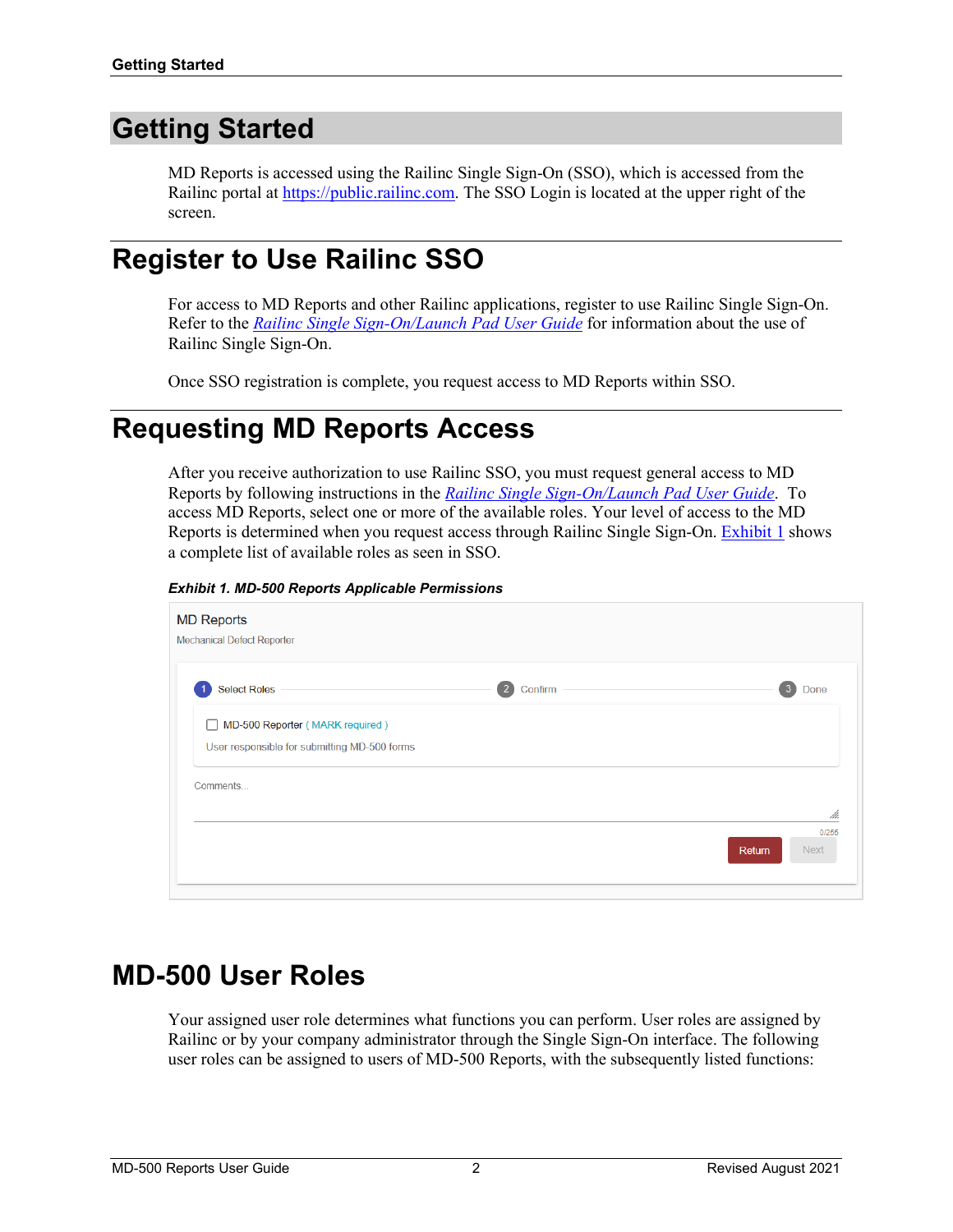**MD-500 Reporter** - User can submit MD-500 forms on behalf of a company (reporter mark). The following access is available for this role within the user's company mark. This permission is approved by the MD Reports company admin.

- Submit Reports
- Search Reports
- View Reports
- **Edit Reports**
- Upload Images to Reports
- Save Draft
- View Drafts
- Update Draft
- Delete Reports
- Add/Edit Trademarks
- Add/Edit Reconditioner

**MD-500 Report Reviewer** - User can view and edit MD-500 reports belonging to their company (reviewer mark).

- Search Reports
- View Reports
- Edit Reports
- Upload Images to Reports
- Save Draft
- View (your own) Drafts
- Update Draft
- Add/Edit Trademarks
- Add/Edit Reconditioner

**MD-11 Report Editor** - User (TTCI) can edit all submitted MD-500 reports.

- Search Reports
- View Reports
- Edit Reports
- Delete Reports

### **MD-11 Report Viewer** - User (CSTCC members) can view all submitted MD-500 reports.

- Search Reports
- View Reports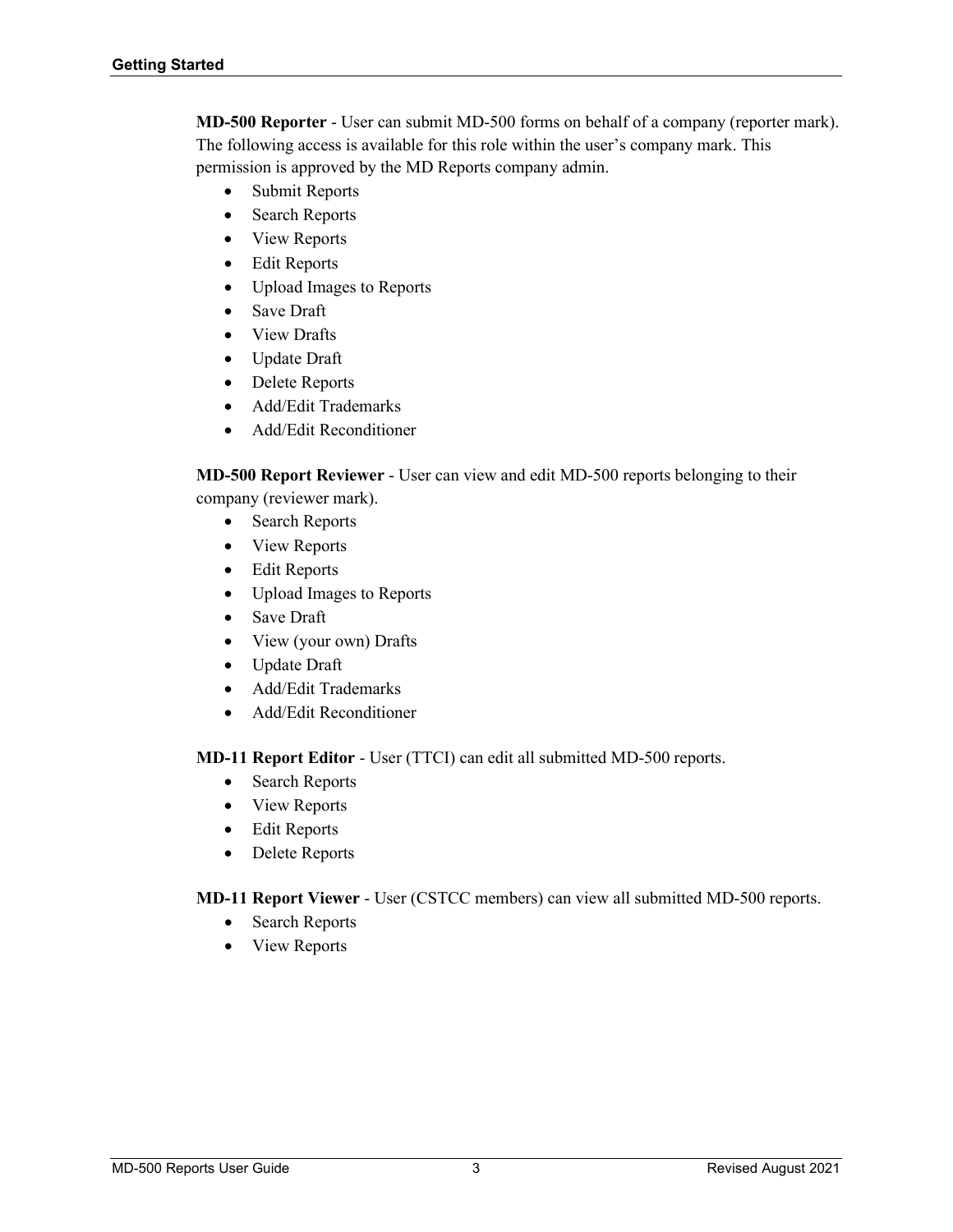# <span id="page-5-0"></span>**Logging In**

To log into the MD Reports:

- 1. Open your internet browser and enter [https://public.railinc.com](https://public.railinc.com/) to open the Railinc website.
- 2. Select the **Customer Login** link in the upper right of the page. The Account Access page is displayed.
- 3. Enter your **User ID** and **Password**. Select **Sign In**. The Railinc Launch Pad is displayed.
- 4. In **My Applications**, select **MD Reports**.
- 5. The MD Reports Home page is displayed. The menu items available differ depending on your role. **Exhibit 2** shows the menu items that support MD Reports functionality.

### <span id="page-5-3"></span><span id="page-5-1"></span>**MD-500 Reports Menu**

*Exhibit 2. MD-500 Reports Menu Items*

| <b>EAILING</b>   Mechanical Defect Reports |      |          |                 |          |                                                                                                                |                                     |  |  |  |
|--------------------------------------------|------|----------|-----------------|----------|----------------------------------------------------------------------------------------------------------------|-------------------------------------|--|--|--|
|                                            | Home | $MD-115$ | $MD-11$ $\star$ | $MD-502$ | $MD-500 -$                                                                                                     | Documentation $\blacktriangleright$ |  |  |  |
|                                            |      |          |                 |          | Submit Report<br><b>Search Reports</b><br><b>Review Drafts</b><br>Add/Fdit Trademark<br>Add/Edit Reconditioner |                                     |  |  |  |

# <span id="page-5-2"></span>**Logging Out**

Select the **Sign Out** link in the upper right corner to end a MD Reports session. You are returned to the SSO Login Page.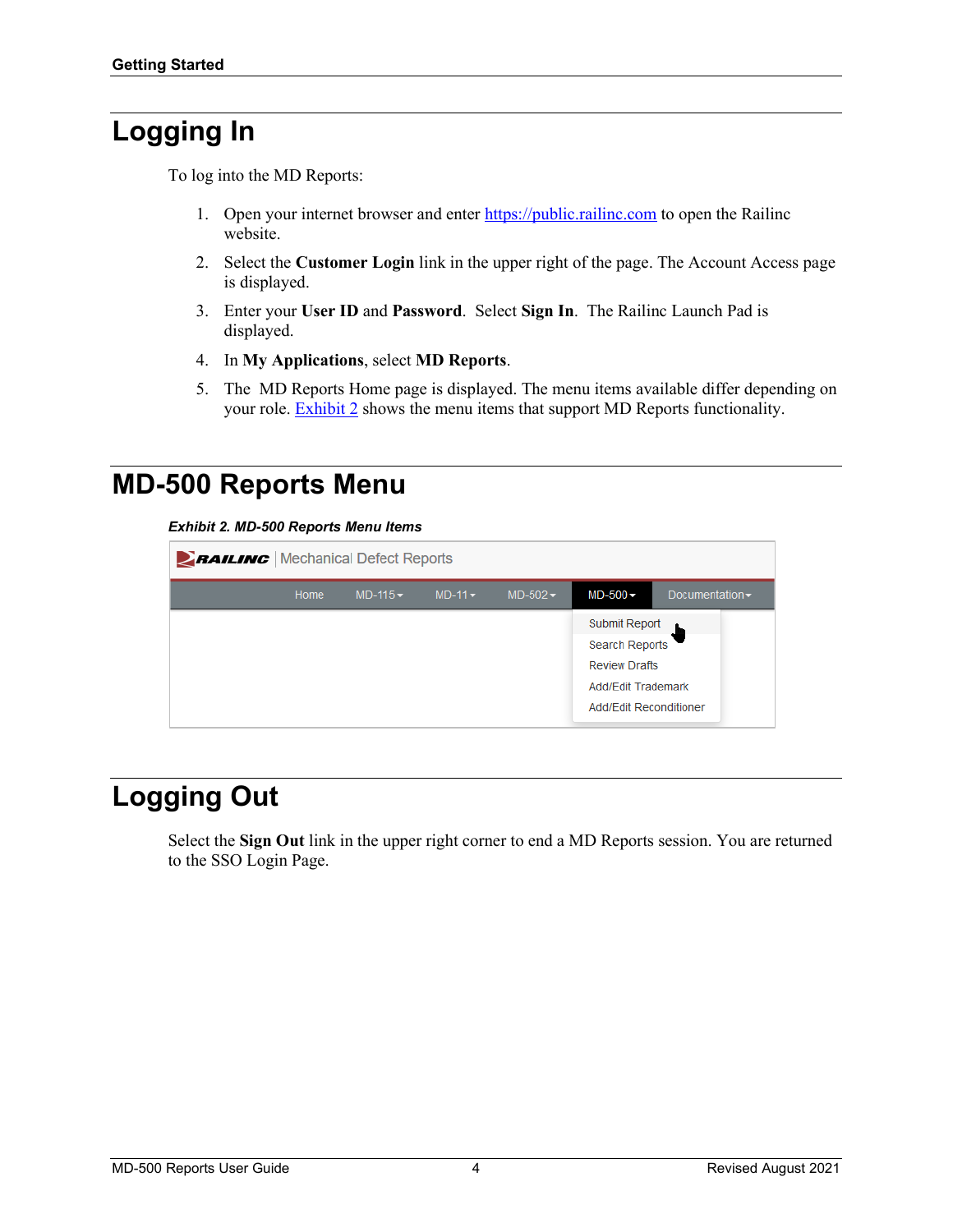# <span id="page-6-0"></span>**MD-500 Report**

# <span id="page-6-1"></span>**Submit Report**

You must be assigned to the MD-500 Reporter role to save drafts and submit MD-500 Reports.

Use the following procedure to complete Form MD-500:

- 1. Log into MD Reports as described in [Logging In.](#page-5-0) The MD Reports Home page is displayed (see [Exhibit 2\)](#page-5-3).
- 2. From the menu bar, select **MD-500 > Submit Report**. The Submit MD-500 Report page is displayed (see [Exhibit 3\)](#page-7-0). All required fields are marked with a red asterisk (**\***). See the *MD-500 [Specification Document](https://public.railinc.com/sites/default/files/documents/MD-500%20Spec%20Document.xlsx)* for details about expected field values.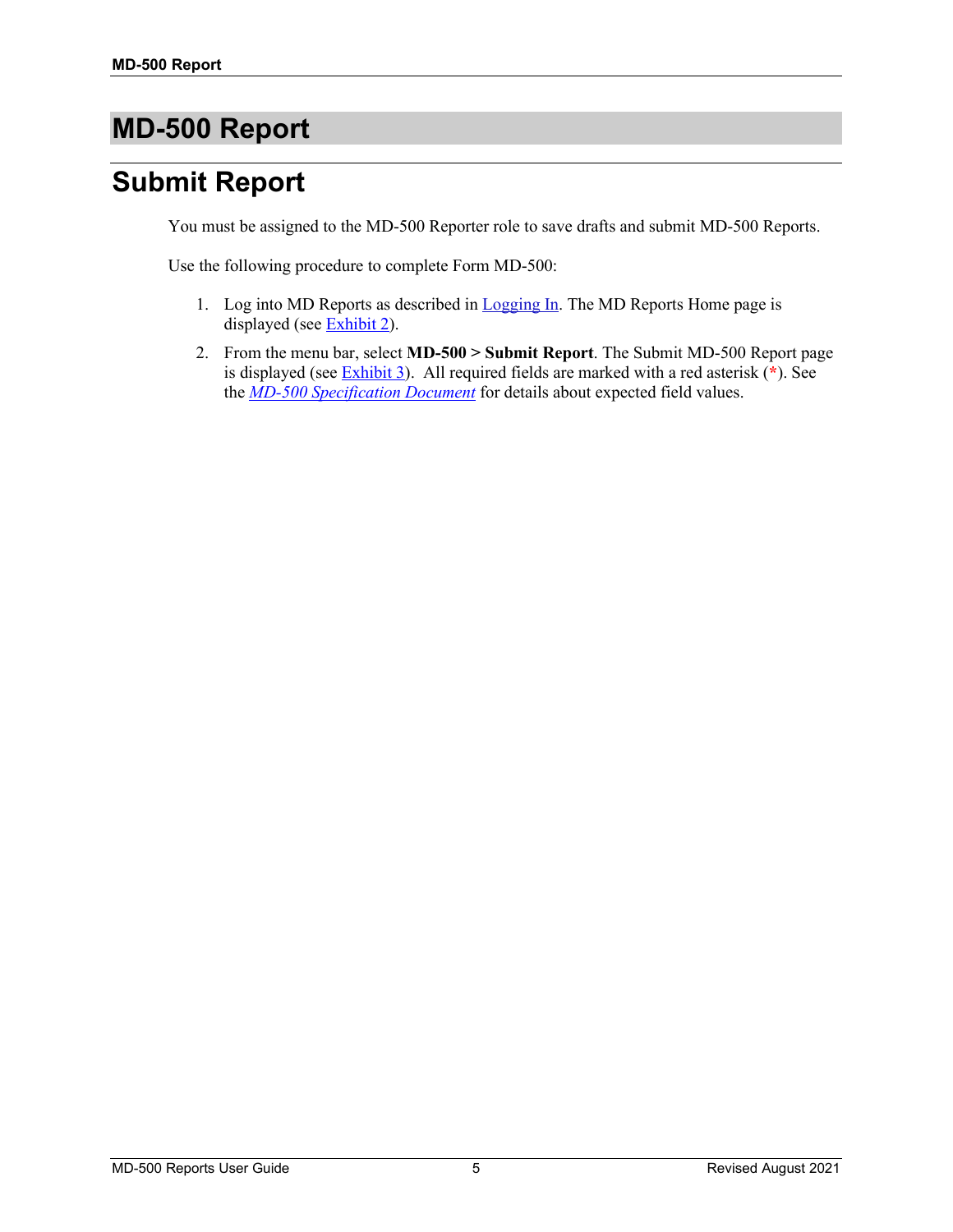### <span id="page-7-0"></span>*Exhibit 3. Submit MD-500 Report*

| Submit MD-500 Defect Report                                              |                                                                                                                                                                                                   |                                                                               |                                  |
|--------------------------------------------------------------------------|---------------------------------------------------------------------------------------------------------------------------------------------------------------------------------------------------|-------------------------------------------------------------------------------|----------------------------------|
| <b>Reporter Contact Information</b>                                      |                                                                                                                                                                                                   |                                                                               |                                  |
| Name: *                                                                  | <b>Michelle Ferrar</b>                                                                                                                                                                            |                                                                               |                                  |
| <b>Phone Number: *</b>                                                   | 9196515395                                                                                                                                                                                        |                                                                               |                                  |
| City: *                                                                  | Cary                                                                                                                                                                                              |                                                                               |                                  |
| Country: *                                                               | <b>USA</b>                                                                                                                                                                                        | State/Province: *                                                             | $\checkmark$<br><b>NC</b>        |
| Email: *                                                                 | michelle.ferrar@railinc.com                                                                                                                                                                       |                                                                               |                                  |
| Railroad/Company: *                                                      |                                                                                                                                                                                                   |                                                                               |                                  |
| <b>Equipment Details</b>                                                 |                                                                                                                                                                                                   |                                                                               |                                  |
| <b>Equipment Initial: *</b>                                              |                                                                                                                                                                                                   | <b>Equipment Number: *</b>                                                    |                                  |
| Kind of Equipment: *                                                     |                                                                                                                                                                                                   |                                                                               |                                  |
| <b>Truck Position: *</b>                                                 |                                                                                                                                                                                                   | Gross Rail Load: *                                                            |                                  |
| <b>Casting Information</b>                                               |                                                                                                                                                                                                   |                                                                               |                                  |
| Side Frame or Bolster: '                                                 | Side Frame C Bolster                                                                                                                                                                              | Side of Equipment: *                                                          | $\bigcirc$ Left $\bigcirc$ Right |
| Date Manufactured: *                                                     |                                                                                                                                                                                                   | <b>ICL Mark: *</b>                                                            | $\bigcirc$ Yes $\bigcirc$ No     |
| AAR ID: *                                                                |                                                                                                                                                                                                   | AAR Design Feature Code: *                                                    |                                  |
| <b>Manufacturing Serial Number: *</b>                                    |                                                                                                                                                                                                   | <b>Manufacturing Pattern: *</b>                                               |                                  |
|                                                                          | Unknown / Missing / Illegible                                                                                                                                                                     |                                                                               | Unknown / Missing / Illegible    |
| <b>Component ID Comp. Code:</b>                                          |                                                                                                                                                                                                   | <b>Component ID Number:</b>                                                   |                                  |
| Trademark: *                                                             | Q Lookup                                                                                                                                                                                          |                                                                               |                                  |
| uploaded along with the Defect Images at the bottom of the form.         | <b>O</b> To look up Trademark, click 'Lookup'. If Trademark is not listed, select 'Other' and type the<br>Trademark in the Trademark Other field below. An image of the Other Trademark should be |                                                                               |                                  |
| Reconditioned: *                                                         | $\bullet$ Yes $\circ$ No                                                                                                                                                                          |                                                                               |                                  |
| is selected.<br>To search all reconditioned stamped marks, click Lookup. | <b>O</b> Reconditioned Stamped Date and Stamped Mark are required fields if Reconditioned Yes                                                                                                     |                                                                               |                                  |
| Reconditioned Stamped Date: *                                            |                                                                                                                                                                                                   |                                                                               |                                  |
| Reconditioned Stamped Mark: *                                            | Q Lookup                                                                                                                                                                                          |                                                                               |                                  |
| <b>Failure Information</b>                                               |                                                                                                                                                                                                   |                                                                               |                                  |
| <b>Broken or Cracked: *</b>                                              | $\bullet$ Broken $\circ$ Cracked                                                                                                                                                                  | <b>O</b> Broken means a fracture resulting in complete separation into parts. |                                  |
| Why Made Code: *                                                         | $\backsim$                                                                                                                                                                                        |                                                                               |                                  |
| <b>Method of Detection: *</b>                                            | $\checkmark$<br>D - Derailment                                                                                                                                                                    | <b>Number of Equipment Derailed:</b>                                          |                                  |
| <b>Failure Date: *</b>                                                   | 篇                                                                                                                                                                                                 | Repair Date: *                                                                | ≣                                |
| Was Car Loaded or Empty?                                                 | $\bigcirc$ Loaded $\bigcirc$ Empty $\bigcirc$ Unknown                                                                                                                                             |                                                                               |                                  |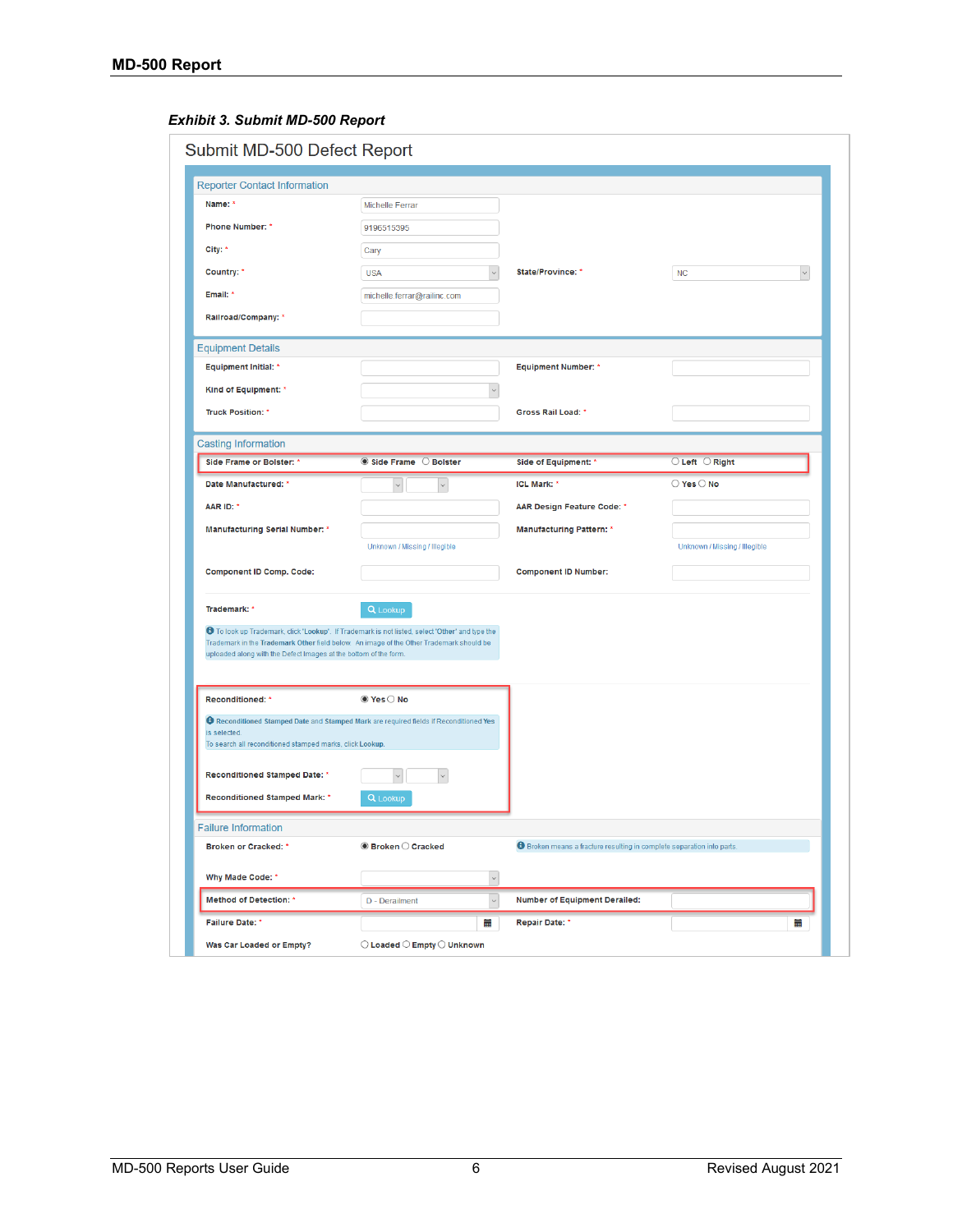| <b>Broken or Cracked Locations: *</b>                              |                                                                  | <b>Side Frame</b>                                                                                                                                                                                                                                                                                                                                                                                       |
|--------------------------------------------------------------------|------------------------------------------------------------------|---------------------------------------------------------------------------------------------------------------------------------------------------------------------------------------------------------------------------------------------------------------------------------------------------------------------------------------------------------------------------------------------------------|
| $\Box$ Other Location (O)                                          |                                                                  |                                                                                                                                                                                                                                                                                                                                                                                                         |
| for Broken or Cracked Location.                                    | Additional Comments are required if 'Other Location' is selected |                                                                                                                                                                                                                                                                                                                                                                                                         |
|                                                                    |                                                                  |                                                                                                                                                                                                                                                                                                                                                                                                         |
|                                                                    |                                                                  | O "If the displayed image is incorrect, you can change the image by selecting the proper radio button                                                                                                                                                                                                                                                                                                   |
| <b>Additional Comments:</b>                                        |                                                                  | for side frame or bolster in Casting Information section.                                                                                                                                                                                                                                                                                                                                               |
| Side Frame And Bolster Image Attachments<br>15 images are allowed. |                                                                  | It is recommended your attachments include at least 5-6 pictures of the failure. Recommended pictures are: overall of side frame or bolster, close-up of damaged area (specifically of fracture face),<br>marks on the top, marks on the bottom, reconditioned stamp, Trademark. The following formats are accepted: JPEG, GIF, PNG. Each image must be less than or equal to 5MB in size. A maximum of |
| <b>Attachment File:</b>                                            | Browse   No file selected.                                       |                                                                                                                                                                                                                                                                                                                                                                                                         |

- 3. The **Reporter Contact Information** section on this page is prepopulated based on information in your SSO profile. Changing your contact information for this report does not change the information in your SSO profile. Enter the **Railroad/Company**.
- 4. Enter the **Equipment Details**: When the equipment initials and number are found in Umler, the **Kind of Equipment** and **Gross Rail Load** are automatically populated. If the car is not found, enter these fields. Enter the **Truck Position** (i.e., **A** or **B**).
- 5. In the **Casting Information** section, select **Side Frame** or **Bolster**. Only one can be selected per submission. When **Side Frame** is selected, the **Side of Equipment** field is added and is required. The **AAR ID** must be up to 9 characters. When it is missing, enter **XXXXXX**. The **AAR Design Feature Code** must be up to 11 characters. When it is missing, enter **XXXXXX**.
- 6. The **Manufacturing Serial Number** and the **Manufacturing Pattern** must be up to 6 characters. When they are missing, enter **XXXXXX** or click the **Unknown/Missing/Illegible** link.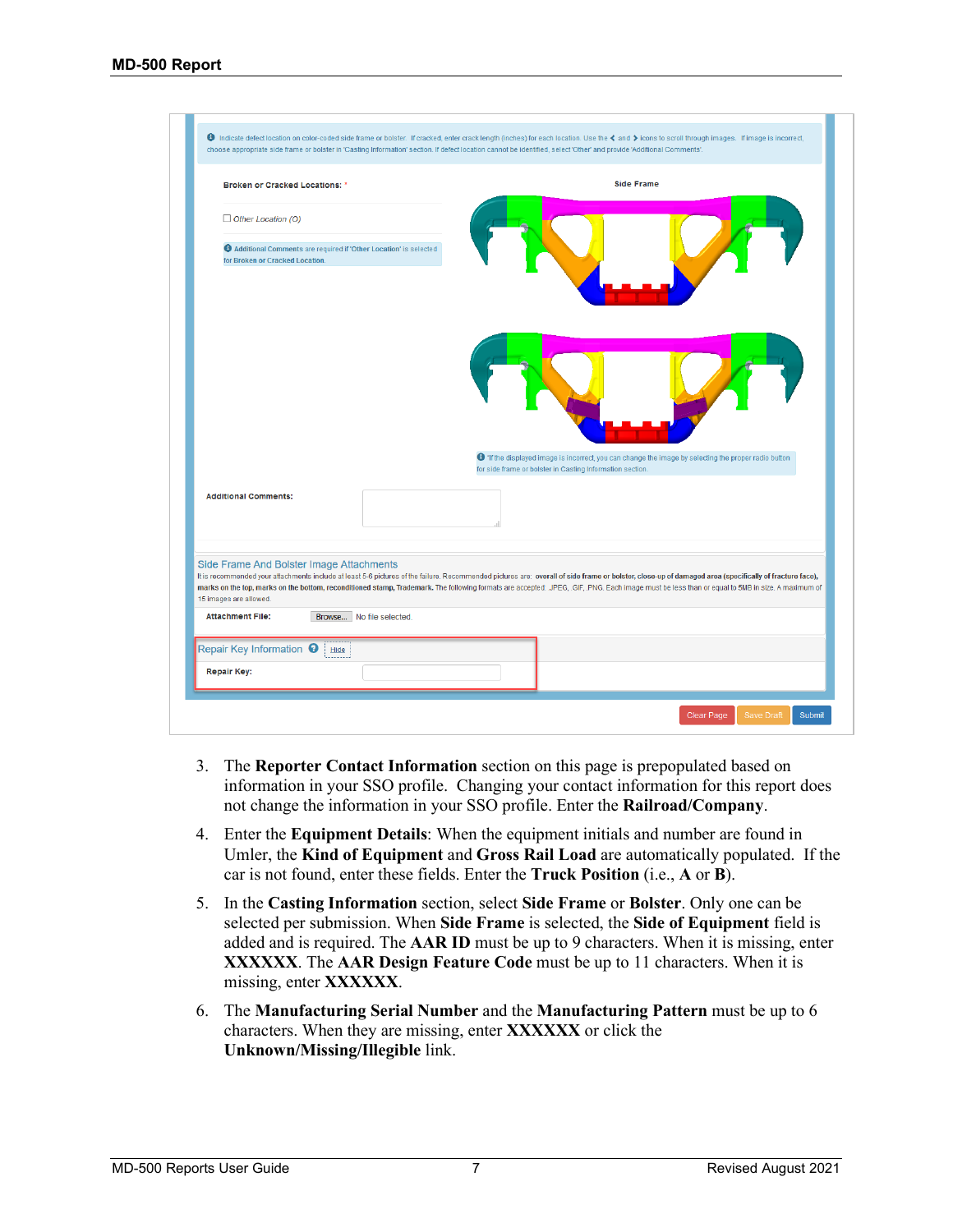- 7. Click the **Lookup** button to select the **Trademark**. If the **Trademark** is not listed, scroll to the bottom and save your report as draft. From the menu, select **MD-500** > **Add/Edit**  the Trademark to add the trademark. See **Add/Edit Trademark** for more details.
- 8. When **Reconditioned** is **Yes**, the **Reconditioned Stamped Date and Mark** fields are required. When the **Reconditioned Stamped Date** month and/or year is unknown, then select **XX** for month and **XXXX** for the year from the drop-down list. Click the **Lookup** button to select the **Reconditioning Stamp**. If the **Stamp** is not listed, scroll to the bottom and save your report as draft. From the menu, select **MD-500** > **Add/Edit**  Reconditioner to add the stamp. See **Add/Edit Reconditioner** for more details.
- 9. In the **Failure Information** section, selecting **Broken** means a complete separation of parts. Select the **Why Made Code** and **Method of Detection**. When **Derailment** is selected, enter the **Number of Equipment Derailed**.
- 10. Enter **Failure** and **Repair Dates**. The **Repair Date** must be after the **Failure Date** and **Reconditioned Date.**
- 11. Click through the **Broken or Cracked Locations** and select the color-coded area of the image that best represents the broken or cracked location of the side frame or bolster. If cracked, enter the length of the crack in inches (e.g., .5). If the broken or cracked area is not represented by any of the colors, choose **Other Location** and enter the location in the **Additional Comments** field, along with comments for the any other information in the form that you want to provide.
- 12. To add attachments, select **Browse** near the bottom of the Submit MD-500 Report form. It is recommended that you attach at least 5-6 pictures of the failure. Recommended pictures are the overall side frame or bolster, damaged area, marks on the bottom, reconditioned stamp and trademark image. Attach up to 15 images.
	- a. Attach files in the following formats: .JPEG, .PNG, .GIF. Each image has a 5 MB size limit.
	- b. Select **Remove** to remove an attached file from the form.
	- c. The recommended attachments are requested but are not required to submit Form MD-500.

| Side Frame And Bolster Image Attachments<br>It is recommended your attachments include at least 5-6 pictures of the failure. Recommended pictures are: overall of side frame or bolster, close-up of damaged area (specifically of fracture face),<br>marks on the top, marks on the bottom, reconditioned stamp, Trademark. The following formats are accepted: JPEG. GIF. PNG. Each image must be less than or equal to 5MB in size. A maximum of<br>15 images are allowed.<br><b>Attachment File:</b><br>No file selected.<br>Browse |                      |                 |  |  |  |  |  |
|-----------------------------------------------------------------------------------------------------------------------------------------------------------------------------------------------------------------------------------------------------------------------------------------------------------------------------------------------------------------------------------------------------------------------------------------------------------------------------------------------------------------------------------------|----------------------|-----------------|--|--|--|--|--|
| <b>O</b> Files Attached:                                                                                                                                                                                                                                                                                                                                                                                                                                                                                                                |                      |                 |  |  |  |  |  |
| File No.                                                                                                                                                                                                                                                                                                                                                                                                                                                                                                                                | <b>File Name</b>     | <b>Action</b>   |  |  |  |  |  |
|                                                                                                                                                                                                                                                                                                                                                                                                                                                                                                                                         | SideFrameExample.PNG | <b>O</b> Remove |  |  |  |  |  |

#### <span id="page-9-0"></span>*Exhibit 4. Attachment Added*

13. MD-500 gives you the opportunity to customize a **Repair Key** for each report to help you keep track of each MD-500 submission. For example, you may want to name it with your name, the equipment ID and the date. Select the **Show** link to enter the field. When this field is left blank, the system will auto-generate a Repair Key for you.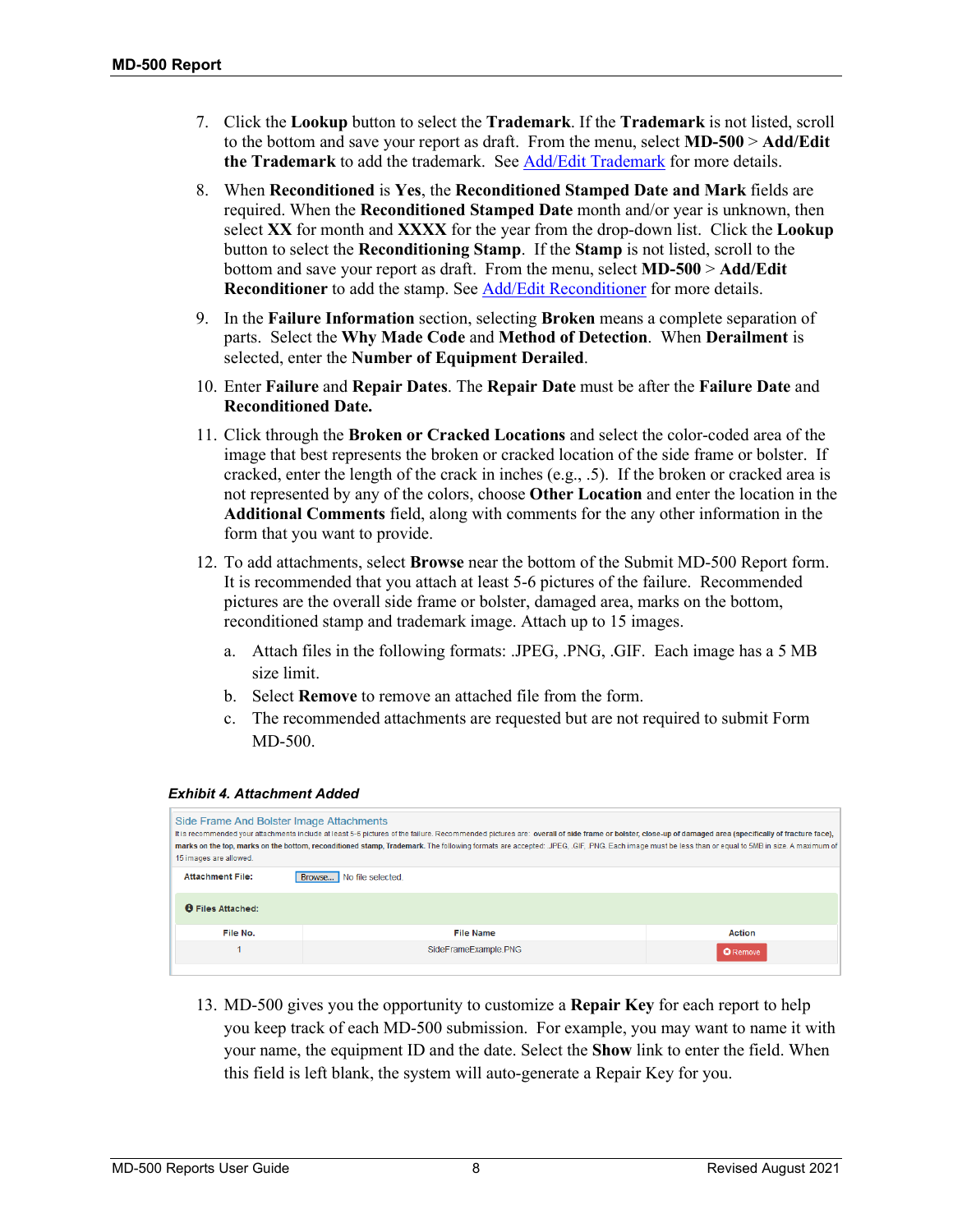- 14. Save the form as draft by clicking the **Save Draft** button. The draft is kept for 7 days. Reporters have the ability to save, view and edit drafts that they have created.
- 15. When you have completed the form and are ready to submit, click **Submit**. A submission success message is displayed.

<span id="page-10-1"></span>*Exhibit 5. Successful MD Report Submission*

| <b>O</b> MD Report Submitted Successfully                                                                                                                                                                                                                                                                 |
|-----------------------------------------------------------------------------------------------------------------------------------------------------------------------------------------------------------------------------------------------------------------------------------------------------------|
| Thank you for submitting your MD Report. Please select the View button below to<br>View/Edit/Print a copy of the completed form for your records. Select Cancel if you do not<br>want to View/Edit/Print a copy. Note: You can return to the completed form to<br>View/Edit/Print from the search screen. |
| <b>View</b><br>Cancel                                                                                                                                                                                                                                                                                     |

16. Select **View** to View/Edit/Print a copy of the completed form for your records. Select **Cancel** to close the box.

### <span id="page-10-0"></span>**Search Reports**

To search MD-500, you must be assigned to one or more of these roles: the MD-500 Reporter or MD-500 Report Reviewer for the company mark.

Use the following procedure to search for MD-500 Reports:

- 1. Log into the MD Reports as described in [Logging In.](#page-5-0) The MD Reports Home page is displayed (see [Exhibit 2\)](#page-5-3).
- 2. From the menu bar, select **MD-500** > **Search Reports**. The **Search MD-500 Reports** page is displayed:

<span id="page-10-2"></span>

|  |  |  |  | Exhibit 6. Search MD-500 Reports |
|--|--|--|--|----------------------------------|
|--|--|--|--|----------------------------------|

| Search MD-500 Reports        |                                          |          |                                |   |
|------------------------------|------------------------------------------|----------|--------------------------------|---|
|                              |                                          |          |                                |   |
| <b>Equipment Initial</b>     |                                          |          | <b>Equipment Number</b>        |   |
| <b>Created Date From</b>     |                                          | 盖        | <b>Created Date To</b>         | ≣ |
| <b>Failure Date From</b>     |                                          | ▦        | <b>Failure Date To</b>         | ▦ |
| <b>Side Frame or Bolster</b> | $\bigcirc$ Side Frame $\bigcirc$ Bolster |          | <b>AAR Design Feature Code</b> |   |
| <b>Why Made Code</b>         |                                          | $\vee$   | <b>Reporting Mark</b>          |   |
| <b>Trademark</b>             | Q Lookup                                 |          |                                |   |
|                              |                                          |          | <b>Repair Key</b>              |   |
|                              |                                          | Q Search | $C$ Reset                      |   |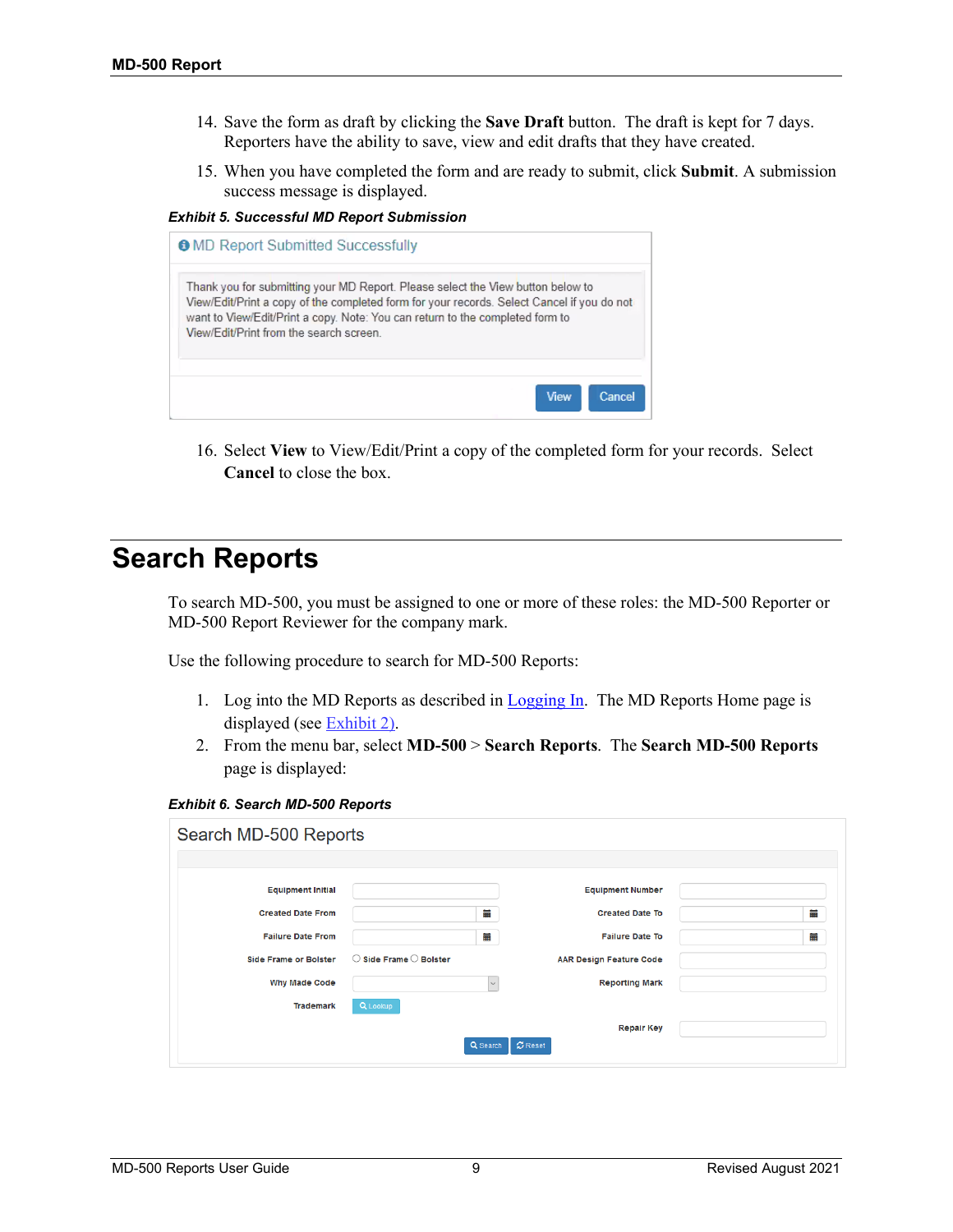- 3. To search for one or more MD-500 Reports, enter any or no criteria in the fields and select **Search**.
- 4. An example of search results are displayed in the image below.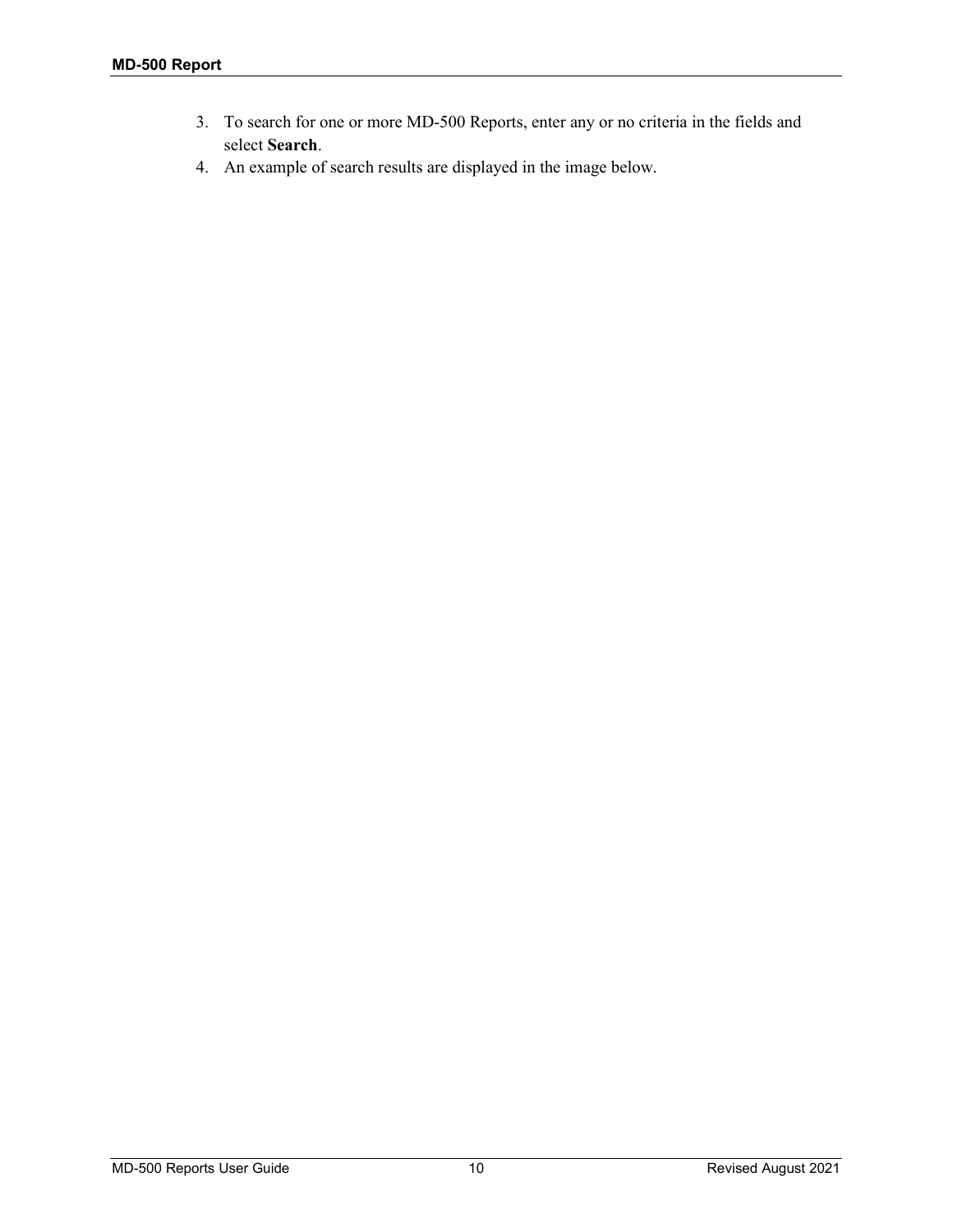#### <span id="page-12-1"></span>*Exhibit 7. Search Results*

|                        |                      | Search MD-500 Reports        |                                    |                        |                                      |                            |            |                                |                           |                    |          |                            |                       |             |
|------------------------|----------------------|------------------------------|------------------------------------|------------------------|--------------------------------------|----------------------------|------------|--------------------------------|---------------------------|--------------------|----------|----------------------------|-----------------------|-------------|
|                        |                      |                              |                                    |                        |                                      |                            |            |                                |                           |                    |          |                            |                       |             |
|                        |                      | <b>Equipment Initial</b>     |                                    |                        |                                      |                            |            | <b>Equipment Number</b>        |                           |                    |          |                            |                       |             |
|                        |                      | <b>Created Date From</b>     |                                    |                        |                                      | 臝                          |            | <b>Created Date To</b>         |                           |                    |          |                            |                       | m           |
|                        |                      | <b>Failure Date From</b>     |                                    |                        |                                      | 篇                          |            | <b>Failure Date To</b>         |                           |                    |          |                            |                       | 篇           |
|                        |                      | <b>Side Frame or Bolster</b> |                                    | ○ Side Frame ○ Bolster |                                      |                            |            | <b>AAR Design Feature Code</b> |                           |                    |          |                            |                       |             |
|                        |                      | <b>Why Made Code</b>         |                                    |                        |                                      | $\checkmark$               |            | <b>Reporting Mark</b>          |                           |                    |          |                            |                       |             |
|                        |                      | <b>Trademark</b>             |                                    |                        |                                      |                            |            |                                |                           |                    |          |                            |                       |             |
|                        |                      |                              | Q Lookup                           |                        |                                      |                            |            |                                |                           |                    |          |                            |                       |             |
|                        |                      |                              |                                    |                        |                                      | <b>C</b> Reset<br>Q Search |            | <b>Repair Key</b>              |                           |                    |          |                            |                       |             |
|                        |                      |                              |                                    |                        |                                      |                            |            |                                |                           | Total items: 31621 |          |                            | Export to CSV         |             |
| Failure<br><b>Date</b> | Equipment<br>Initial | <b>Number</b>                | <b>Equipment Equipment</b><br>Type | <b>AAR ID</b>          | <b>AAR Design</b><br>Feature<br>Code | <b>MFR Pattern</b>         |            | <b>Trademark Reconditioner</b> | <b>Month Year</b><br>Cast |                    | Cast WMC | Damage<br><b>Locations</b> | <b>Images Details</b> |             |
| 2021-Aug-02            | <b>TILX</b>          | 0000000783                   | C                                  | A12345                 | F123456                              | <b>XXXXXX</b>              | <b>NCI</b> |                                | 11                        | 2005               | 02       | Е                          | $\mathbf 0$           | <b>View</b> |
| 2021-Aug-03            | <b>TILX</b>          | 0000000783                   | C                                  | A12345                 | F123456                              | <b>XXXXXX</b>              | <b>NCI</b> |                                | 11                        | 2006               | 02       | E                          | $\bf{0}$              | <b>View</b> |
|                        |                      | 0000050051                   | B                                  | A12345                 | B12345                               | 123                        | <b>NCI</b> |                                | 04                        | 2020               | 02       | B.O                        | $\bf{0}$              |             |
| 2021-Aug-02            | <b>ABOX</b>          |                              |                                    |                        |                                      |                            |            |                                |                           |                    |          |                            |                       | View        |
| 2021-Jul-20            | <b>DMIX</b>          | 0000190162                   | T                                  | <b>ASDFGW</b>          | <b>FD</b>                            | <b>ASDF</b>                | <b>ASF</b> | <b>BRMD</b>                    | 03                        | 2005               | 02       | А                          | $\bf{0}$              | <b>View</b> |
| 2021-Jul-20            | <b>ABOX</b>          | 0000050054                   | B                                  | A1234                  | F12345                               | <b>XXXXXX</b>              | Dominion   |                                | 12                        | 2011               | 02       | E.D                        | $\bf{0}$              | <b>View</b> |

5. To view a report, click the **View** link for the appropriate row located in the **Details** column.

#### <span id="page-12-2"></span>*Exhibit 8. View Report from Search Results Button Panel*

**XDelete GEdit** <--Search Results

- 6. Scroll to the bottom of the page and select the appropriate button to **Print** or return to **Search Results**.
- 7. Select **Delete** to delete the report. Se[e Delete MD-500 Reports](#page-14-0) for details about deleting reports.
- 8. Select **Edit** to edit the report. See Edit [MD-500 Reports](#page-12-0) for details about editing reports.

# <span id="page-12-0"></span>**Edit Reports**

To edit MD-500 Reports, you must be assigned to one or more of these roles: the MD-500 Reporter or MD-500 Report Reviewer for the company mark.

Use the following procedure to edit MD-500 Reports:

- 1. Log into the MD Reports as described in  $Logging In$ . The MD Reports Home page is displayed (see [Exhibit 2\)](#page-5-3).
- 2. From the menu bar, select **MD-500** > **Search Reports**. Search for reports as described in [Search MD-500](#page-10-0) Reports.
- 3. To open a report, click the **View** link for the appropriate row located in the **Details** column.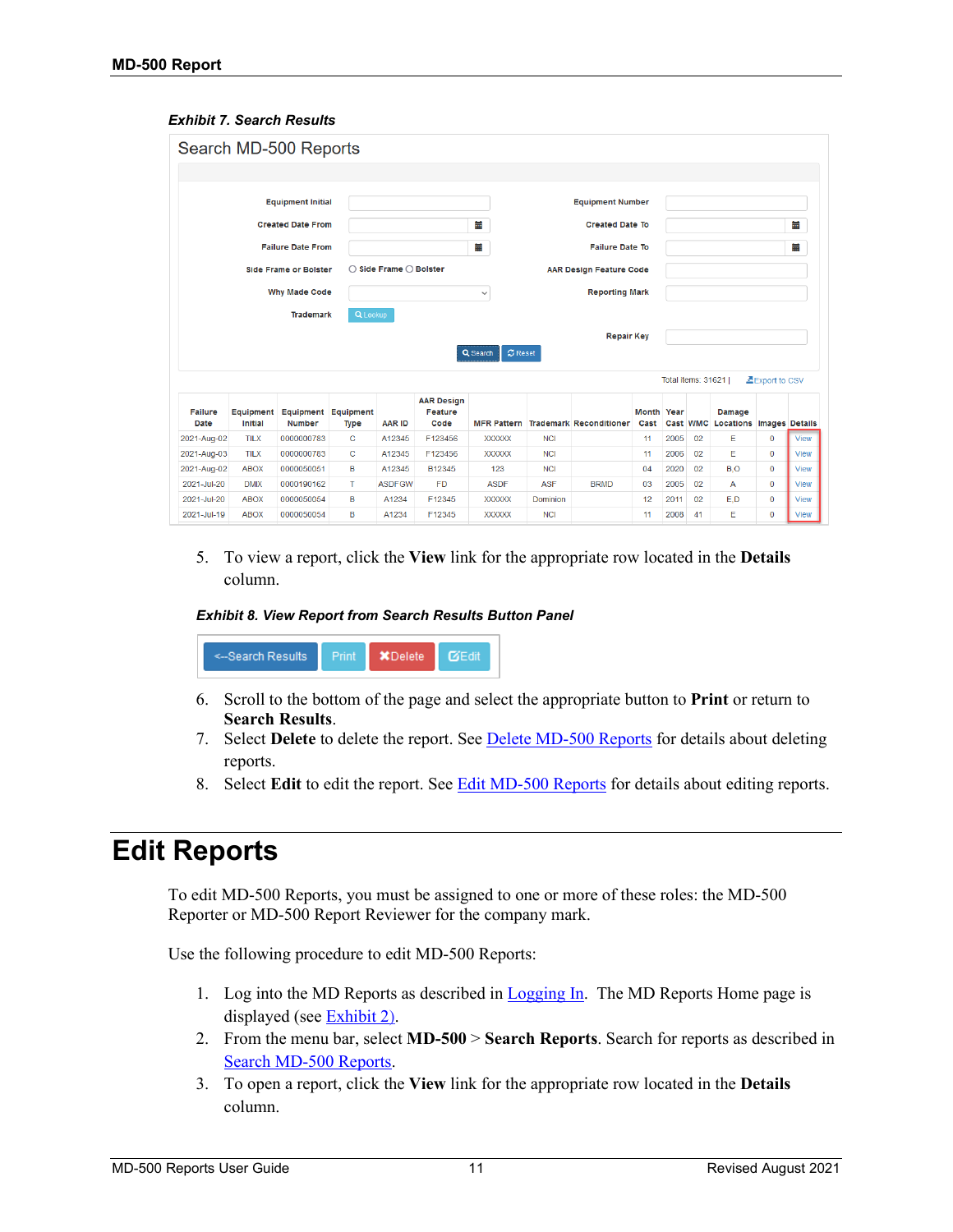4. Scroll to the bottom of the report and click the **Edit** button.

#### *Exhibit 9. Edit/Delete Button Panel*

<span id="page-13-1"></span>

- 5. The Update MD-500 Report page displays. All fields are editable except for **Repair Key** and **Railroad/Company** (Reporter Mark).
- 6. Edit the necessary fields, then scroll to the bottom of the report. Click **Update**.

### <span id="page-13-2"></span>*Exhibit 10. Update Button Panel*



7. When you have completed the form, click **Update**. A submission success message is displayed.

<span id="page-13-3"></span>*Exhibit 11. Update Successful Submission*

| <b>O</b> MD Report Submitted Successfully                                                                                                                                                                                                                                                                |                       |
|----------------------------------------------------------------------------------------------------------------------------------------------------------------------------------------------------------------------------------------------------------------------------------------------------------|-----------------------|
| Thank you for submitting your MD Report. Please select the View button below to<br>View/Edit/Print a copy of the completed form for your records. Select Cancel if you do<br>not want to View/Edit/Print a copy. Note: You can return to the completed form to<br>View/Edit/Print from the search screen |                       |
|                                                                                                                                                                                                                                                                                                          | <b>View</b><br>Cancel |

### <span id="page-13-0"></span>**Review Drafts**

To review MD-500 draft reports, you must be assigned to the MD-500 Reporter role for the company mark.

Use the following procedure to review MD-500 draft reports:

- 1. Log into the MD Reports as described in [Logging In.](#page-5-0) The MD Reports Home page is displayed (see [Exhibit 2\)](#page-5-3).
- 2. From the menu bar, select **MD-500** > **Review Drafts**. Available draft reports for your company mark are listed on the **MD-500 View Drafts** page.
- 3. To open a report, click the **View** link for the appropriate row located in the **Details** column.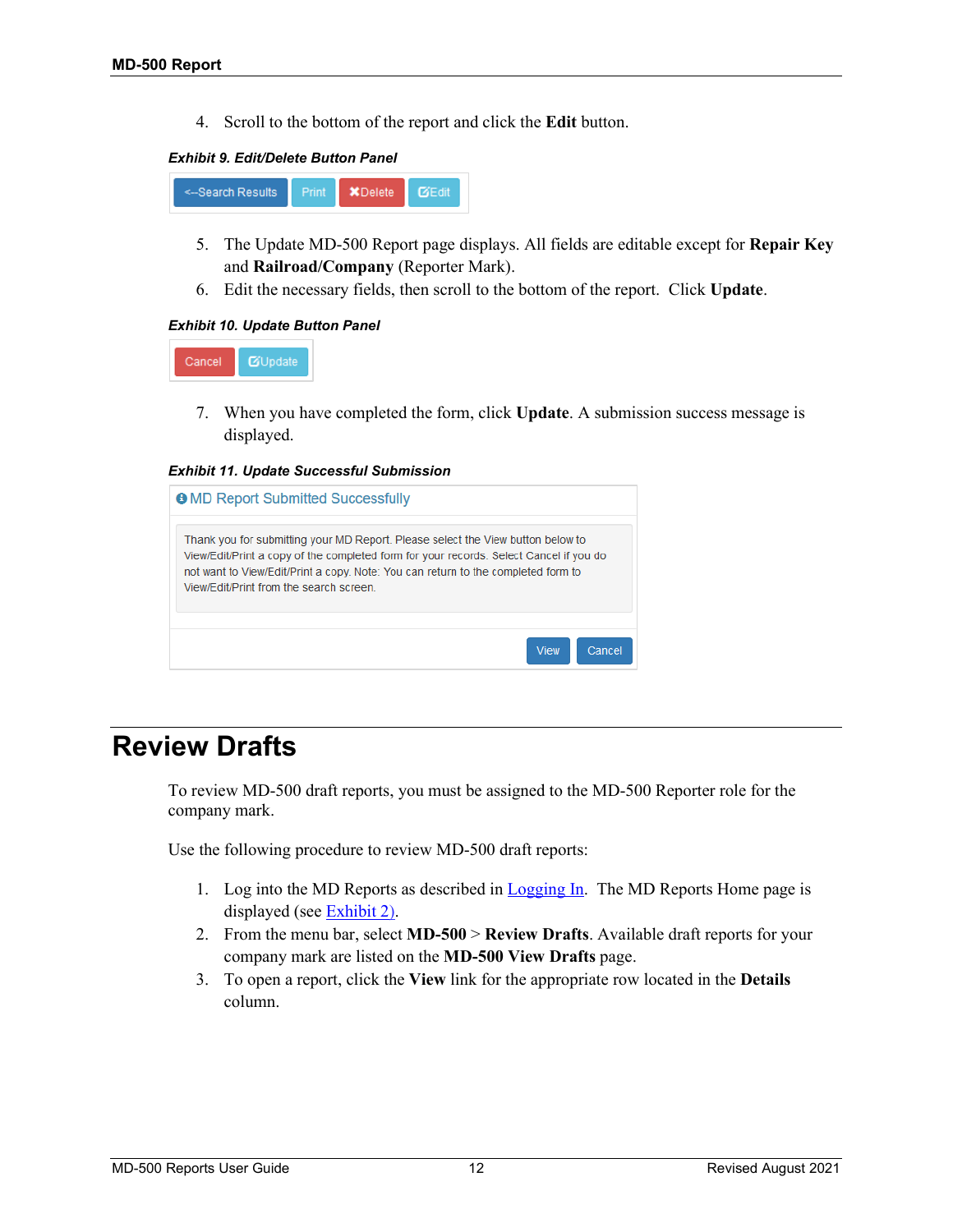#### <span id="page-14-1"></span>*Exhibit 12. View Drafts*

| <b>MD500 View Drafts</b><br>Total Items: 1 |                              |                           |                      |                     |                                    |                                        |                             |                            |      |
|--------------------------------------------|------------------------------|---------------------------|----------------------|---------------------|------------------------------------|----------------------------------------|-----------------------------|----------------------------|------|
| Create<br>Date                             | <b>Last Modified</b><br>Date | Date of<br><b>Failure</b> | Equipment<br>Initial | Equipment<br>Number | <b>Kind of</b><br><b>Equipment</b> | <b>Side Frame or</b><br><b>Bolster</b> | Date<br><b>Manufactured</b> | <b>Attachments Details</b> |      |
| 2020-06-23                                 | 2020-06-23                   | 2020-06-09                | <b>RAIL</b>          | 0000000050          | в                                  | S                                      | XX / 2007                   |                            | View |

4. Scroll to the bottom of the report and click the **Edit** button. See [Edit MD-500 Reports](#page-12-0) for details.

*Exhibit 13. View Button Panel*

<span id="page-14-2"></span>

5. Once you've made your updates, select **Update Draft** to save your draft or **Submit** to submit the report. Once the report is submitted, the **Update Draft** button is no longer available when viewing the report.

### <span id="page-14-0"></span>**Delete Reports**

Users with MD-500 Reporter permissions have access rights to perform delete functions for their company mark in MD-500 Reports. However, users with MD-500 Report Reviewer permissions do not have access to delete reports.

Use the following procedure to delete MD-500 Reports:

- 1. Log into the MD Reports as described in [Logging In.](#page-5-0) The MD Reports Home page is displayed (see [Exhibit 2\)](#page-5-3).
- 2. From the menu bar, select **MD-500** > **Search Reports**. Search for reports as described in [Search MD-500](#page-10-0) Reports.
- 3. To open a report, click the **View** link for the appropriate row located in the **Details** column.
- 4. Scroll to the bottom of the report and click the **Delete** button [\(Exhibit 8\)](#page-13-1).
- 5. A **Delete Confirmation** pop-up box appears. Click **Yes** to make the changes or **No** to cancel.

<span id="page-14-3"></span>*Exhibit 14. Delete Report Confirmation*



6. If you click **Yes**, a confirmation pop-up box appears to indicate the report has been successfully deleted. Click **Close** to return to the Search Reports page.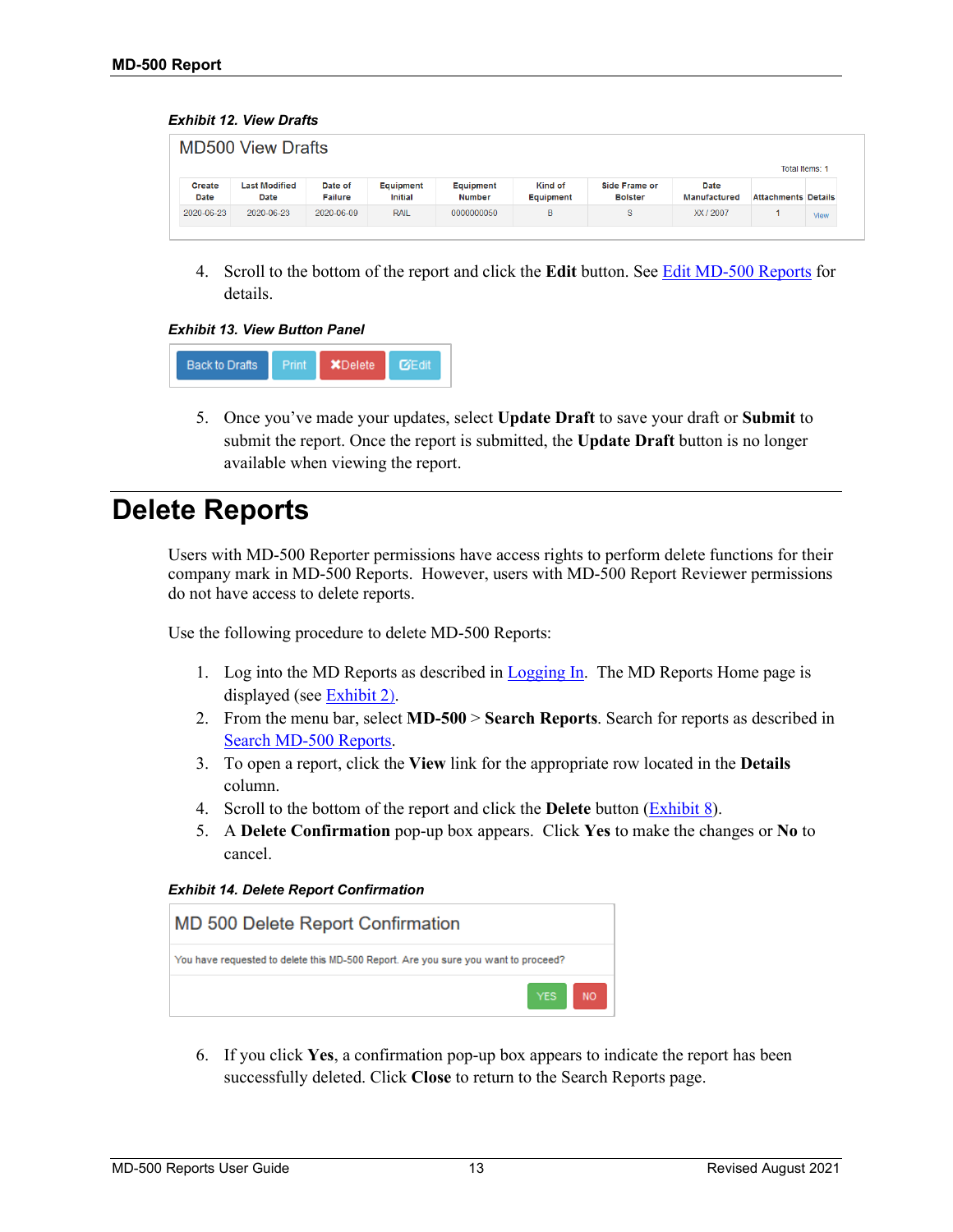<span id="page-15-1"></span>

| Exhibit 15. Delete Report Success Message |  |  |  |  |
|-------------------------------------------|--|--|--|--|
|-------------------------------------------|--|--|--|--|

**MD 500 Report Update** 

MD 500 Report Deleted Success

| sfully. |       |
|---------|-------|
|         | Close |

# <span id="page-15-0"></span>**Add/Edit Trademark**

To add or edit a trademark in MD-500 Reports, you must be assigned to one or more of these roles: the MD-500 Reporter or MD-500 Report Reviewer for the company mark. Both roles can add trademarks and both roles can edit their own. Reviewers can edit any trademarks for their company.

When the **Trademark** is not listed in the MD-500 form, or if an existing trademark needs to be updated, use the following procedure:

- 1. Log into the MD Reports as described in [Logging In.](#page-5-0) The MD Reports Home page is displayed (see [Exhibit 2\)](#page-5-3).
- 2. From the menu, select **MD-500** > **Add/Edit Trademark**.

#### <span id="page-15-2"></span>*Exhibit 16. Add Trademark*

| <b>Add Trademark</b>                                 |                            |                                                                                               |                           |                |
|------------------------------------------------------|----------------------------|-----------------------------------------------------------------------------------------------|---------------------------|----------------|
| <b>Trademark name/Description:</b>                   |                            |                                                                                               |                           |                |
| <b>Trademark Aby/One Word</b><br><b>Description:</b> |                            | <b>O</b> Please provide a one word name to identify this Trademark in the Search Results Page |                           |                |
| City:                                                |                            | Add a City for Companies with Multiple Locations                                              |                           |                |
| Image of Trademark:                                  | Browse   No file selected. |                                                                                               |                           |                |
|                                                      |                            |                                                                                               | Submit Trademark<br>Reset |                |
|                                                      | <b>Description</b>         | Who Can Use This Trademark                                                                    | Useable/Editable          | Image          |
| ABC-NACO (formerly National Castings), Cicero, (NCI) |                            | <b>CP</b>                                                                                     | Edit                      | $\circ$        |
| ABC-NACO (formerly National Castings), Sahagun       |                            | Industry                                                                                      | Edit                      | $\circ$        |
| ABC-NACO (formerly National Castings), Dominion      |                            | Industry                                                                                      | Edit                      | $\circledcirc$ |

- 3. To add a new trademark to MD-500:
	- a. Enter the **Trademark Name/Description**.
	- b. Enter the **Trademark Abbreviation/One Word Description**.
	- c. For companies with multiple locations, enter the **City**.
	- d. Select **Browse** to upload the **Image of Trademark**. Find and select the image on your computer.
	- e. Select **Submit Trademark**. The Trademark Submitted message appears. If the trademark is not used by the end of the day, it will be automatically deleted.

#### <span id="page-15-3"></span>*Exhibit 17. Trademark Submitted Successfully*

**O** Trademark Submitted. If the Trademark is not used by the end of the day, the Trademark will be automatically deleted.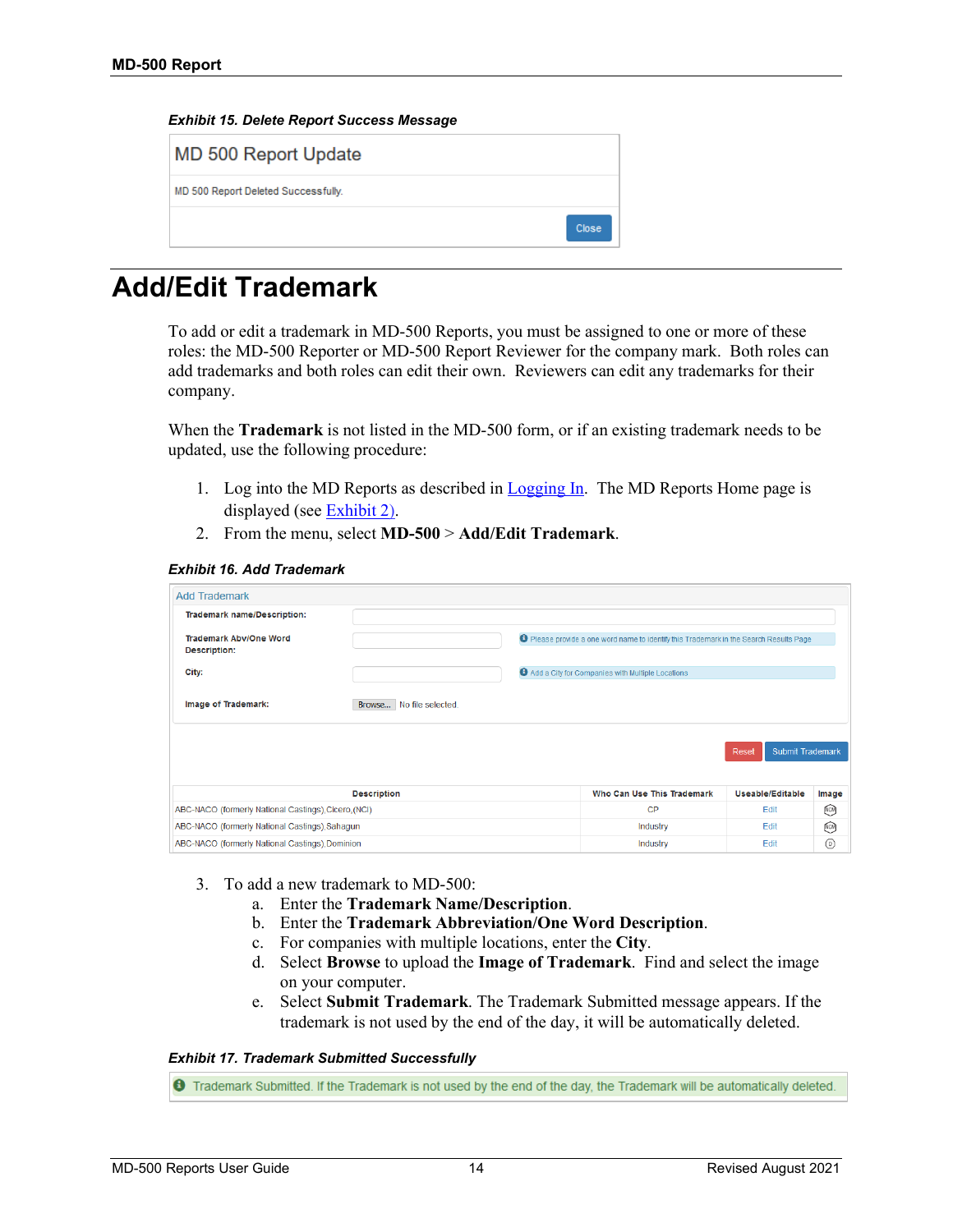- 4. To edit a trademark that exists in MD-500:
	- a. Select the **Edit** button to open and update the trademark.
	- b. Make your updates and select **Update Trademark** to save your changes. The Trademark Submitted message appears. MD-500 reports that use the trademark will be automatically updated. If the trademark is not used in at least one MD-500 report by the end of the day, it will be automatically deleted.
	- c. Select **Reset** to clear form and messages.

<span id="page-16-1"></span>*Exhibit 18. Update Trademark*

| <b>Update Trademark</b>                              |                                                      |                                                                                               |                  |                         |
|------------------------------------------------------|------------------------------------------------------|-----------------------------------------------------------------------------------------------|------------------|-------------------------|
| <b>Trademark name/Description:</b>                   | ABC-NACO (formerly National Castings), Cicero, (NCI) |                                                                                               |                  |                         |
| <b>Trademark Aby/One Word</b><br><b>Description:</b> | <b>NCI</b>                                           | <b>O</b> Please provide a one word name to identify this Trademark in the Search Results Page |                  |                         |
| <b>Replacement Image:</b>                            | Browse<br>No file selected.                          |                                                                                               |                  |                         |
| <b>Current Image:</b>                                |                                                      |                                                                                               |                  |                         |
|                                                      |                                                      |                                                                                               | Reset            | <b>Update Trademark</b> |
|                                                      | <b>Description</b>                                   | Who Can Use This Trademark                                                                    | Useable/Editable | Image                   |
| ABC-NACO (formerly National Castings), Cicero, (NCI) |                                                      | CP                                                                                            | Edit             | [NCM]                   |

### <span id="page-16-0"></span>**Add/Edit Reconditioner**

To add or edit a reconditioner stamp in MD-500 Reports, you must be assigned to one or more of these roles: the MD-500 Reporter or MD-500 Report Reviewer for the company mark. Both roles can add stamps and both roles can edit their own. Reviewers can edit any stamps for their company.

When the **Reconditioner Stamp** is not listed in the MD-500 form, or if an existing stamp needs to be updated, use the following procedure:

- 1. Log into the MD Reports as described in [Logging In.](#page-5-0) The MD Reports Home page is displayed (see [Exhibit 2\)](#page-5-3).
- 2. From the menu, select. From the menu, select **MD-500** > **Add/Edit Reconditioner**.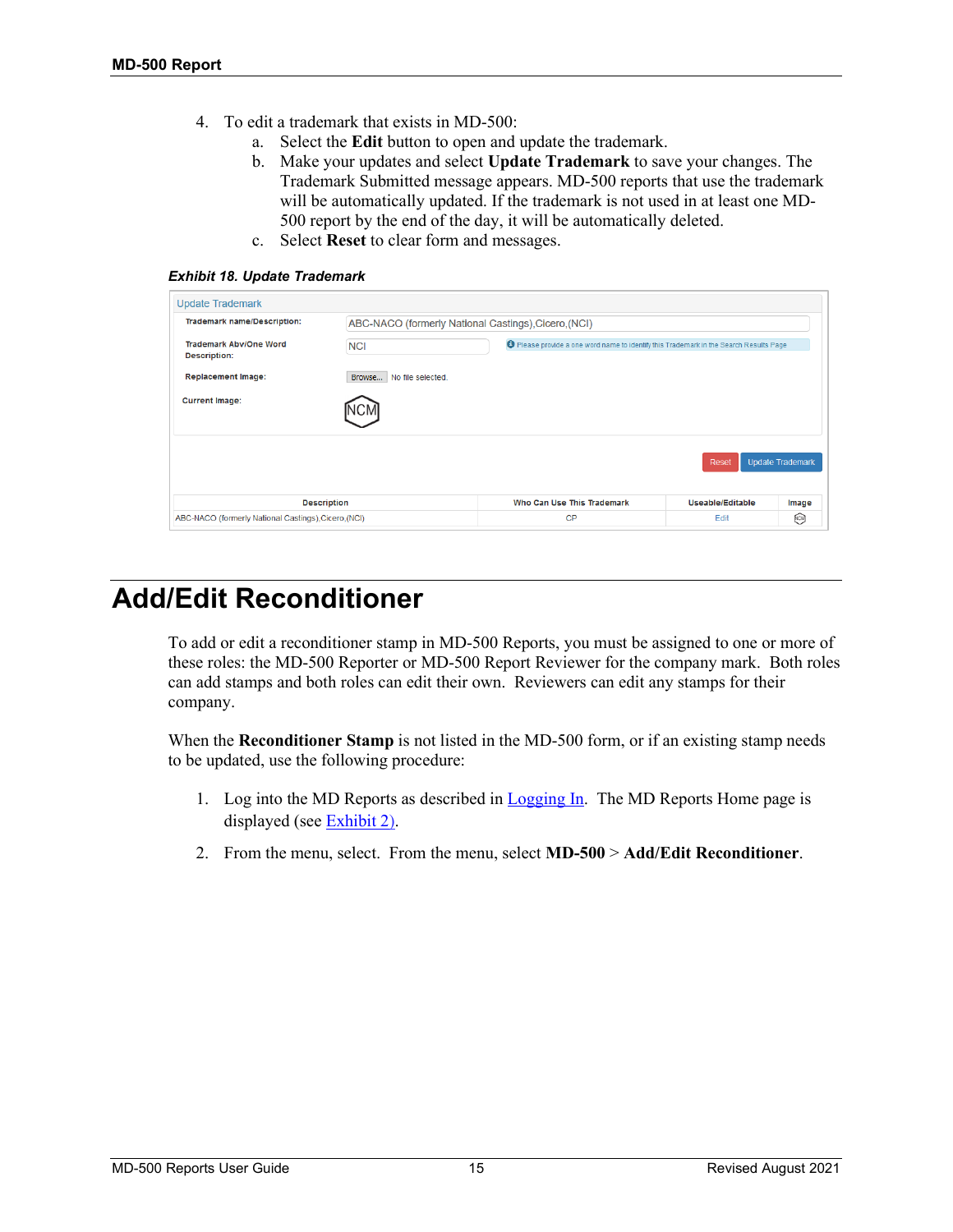#### <span id="page-17-0"></span>*Exhibit 19. Add Reconditioner Stamp*

| <b>Add Reconditioner</b>                                       |                                                            |                                |                                      |               |
|----------------------------------------------------------------|------------------------------------------------------------|--------------------------------|--------------------------------------|---------------|
| <b>Recondition Stamp MARK:</b>                                 |                                                            |                                |                                      |               |
| <b>Reconditioner name:</b>                                     |                                                            |                                |                                      |               |
| City:                                                          | State:                                                     |                                |                                      |               |
|                                                                |                                                            |                                |                                      |               |
|                                                                | Add a City and State for Companies with Multiple Locations |                                |                                      |               |
|                                                                |                                                            |                                |                                      |               |
| Image of Reconditioner:                                        | Browse No file selected.                                   |                                |                                      |               |
|                                                                |                                                            |                                |                                      |               |
|                                                                |                                                            |                                |                                      |               |
|                                                                |                                                            |                                | <b>Submit Reconditioner</b><br>Reset |               |
|                                                                |                                                            |                                |                                      |               |
|                                                                |                                                            |                                |                                      |               |
|                                                                | <b>Description</b>                                         | Who Can Use This Reconditioner | Useable/Editable                     | Image         |
| 136                                                            |                                                            | Industry                       | Edit                                 | No Image      |
| AMERICAN INDUSTRIES (Closed 02-2020), ROANOKE, VA              |                                                            | Industry                       | Fdit                                 | No Image      |
| AMERICAN INDUSTRIES.SHARON.PA                                  |                                                            | Industry                       | Edit                                 | No Image      |
| ALTOONA RAILCAR REPAIR, ALTOONA, PA                            |                                                            | Industry                       | Edit                                 | No Image      |
| ALABAMA RAILCAR SERVICES (Dropped-Unkown), OZARK, AL           |                                                            | Industry                       | Edit                                 | No Image      |
| ARIZONA RAILCAR, TUCSON, AZ                                    |                                                            | Industry                       | Edit                                 | No Image      |
| ALL STAR RAILROAD PRODUCTS, INC. (Closed-08/2007), FONTANA, CA |                                                            | Industry                       | Edit                                 |               |
|                                                                |                                                            |                                |                                      | $\frac{1}{2}$ |

- 1. To add a new stamp to MD-500:
	- a. Enter the **Recondition Stamp MARK**.
	- b. Enter the **Reconditioner Name**.
	- c. For companies with multiple locations, enter the **City** and **State**.
	- d. Select **Browse** to upload the **Image of Reconditioner**. Find and select the image on your computer.
	- e. Select **Submit Reconditioner**. The Reconditioner Submitted message appears. If the reconditioner is not used by the end of the day, it will be automatically deleted.

#### <span id="page-17-1"></span>*Exhibit 20. Stamp Submitted Successfully*

**O** Reconditioner Submitted. If the Reconditioner is not used by the end of the day, the Reconditioner will be automatically deleted.

- 2. To edit a stamp that exists in MD-500:
	- a. Select the **Edit** button to open and update the trademark.
	- b. Make your updates and select **Update Reconditioner** to save your changes. The Reconditioner Submitted message appears. MD-500 reports that use the reconditioner stamp will be automatically updated. If the stamp is not used in at least one MD-500 report by the end of the day, it will be automatically deleted.
	- c. Select **Reset** to clear form and messages.